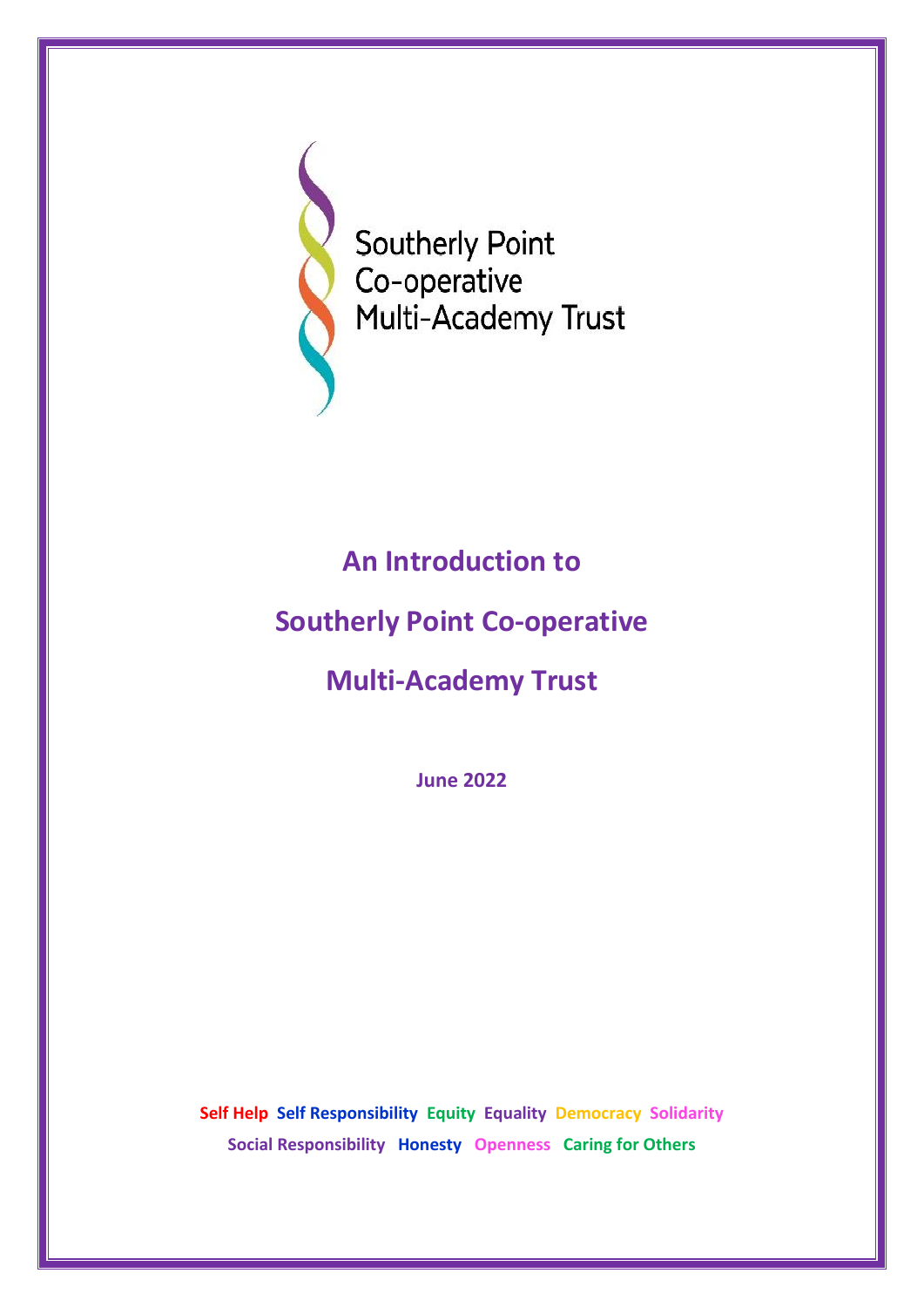### **Who's Who in Southerly Point Co-operative Multi-Academy Trust?**

### **Our Central Team:**





**Maria Collins Colling Contracts Colling Colling Colling Colling Colling Colling Colling Colling Colling Colling Colling Colling Colling Colling Colling Colling Colling Colling Colling Colling Colling Colling Colling Colli** 



 **Mark Blackman Tim Richards Sean Pinhay** Chief Executive Officer School Improvement Director Chief Financial Officer



Business Manager Trust Administrator Clerk to Trust Board

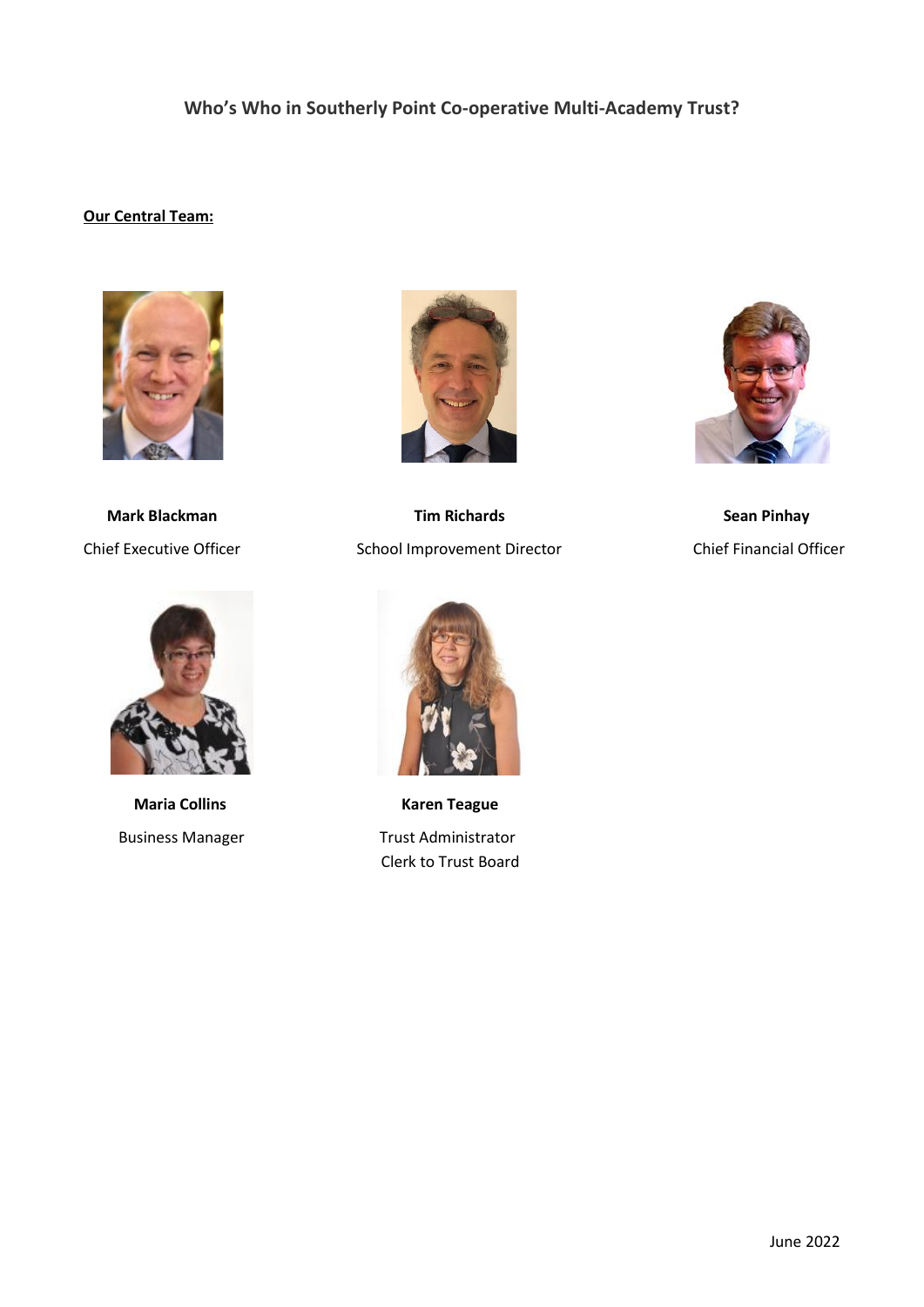### **Southerly Point Co-operative Multi-Academy Trust Organisation Chart**

#### **Members:**



**Company Secretary**: Karen Teague **Clerk to Trustees**: Karen Teague